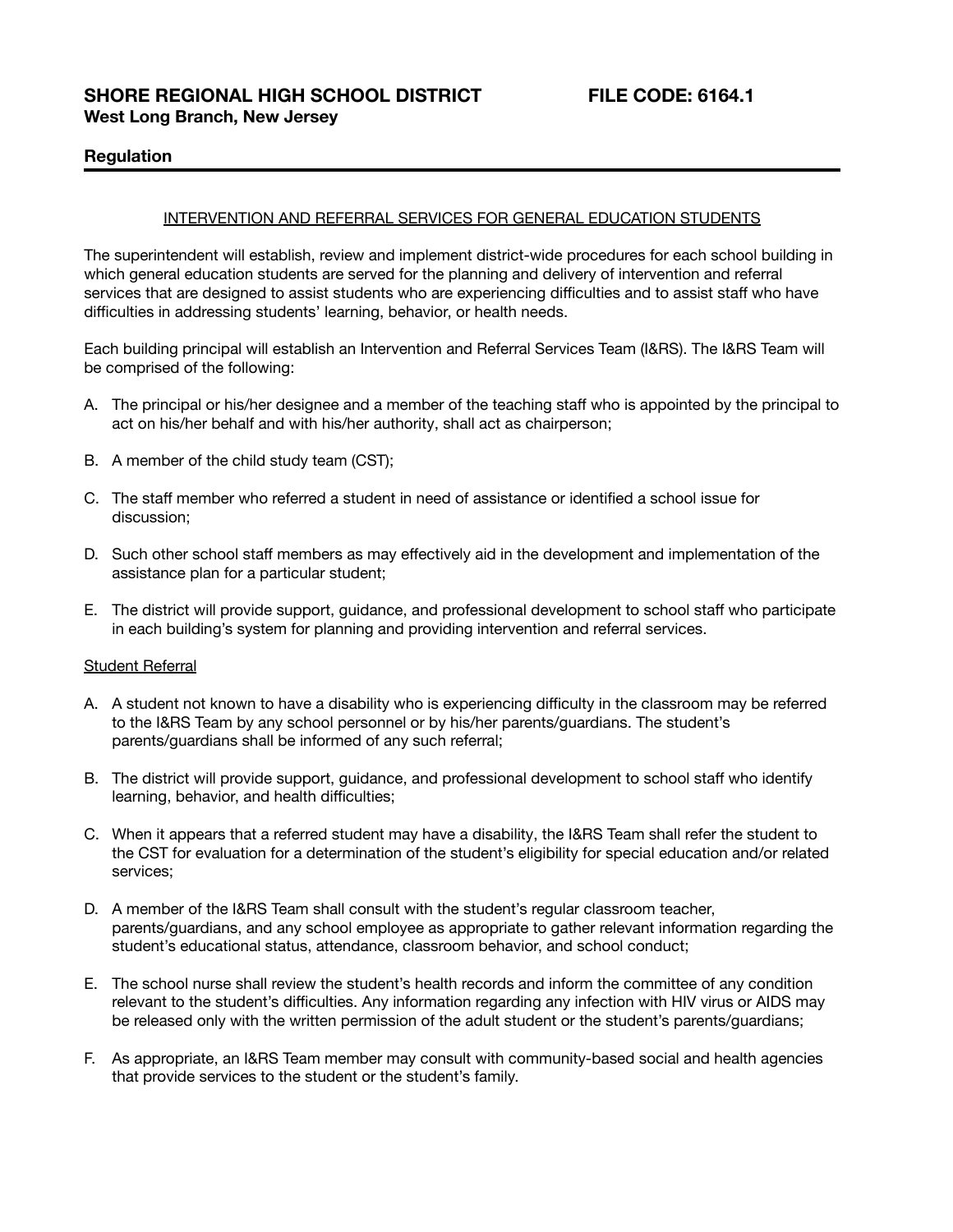# INTERVENTION AND REFERRAL SERVICES (regulation continued)

# Intervention and Referral Action Plans

- A. The I&RS Team shall prepare a written action plan for referred students who require supportive services, modifications to their regular educational program, or assessment and referral to school or community-based social and/or health provider agencies;
- B. The intervention and referral services action plan shall:
	- 1. Detail any modifications in the student's educational program;
	- 2. List the persons who will implement the action plan;
	- 3. Include any recommendations for assessment and referral to specified school or community-based social and/or health provider agencies;
	- 4. Document parent/guardian notifications and any change in educational placement or the withholding of parent/guardian notification because child abuse was suspected or Federal rules mandated confidentiality in an alcohol or drug related matter;
	- 5. Involve parents/guardians actively in the development and implementation of any intervention and referral services action plans;
	- 6. Identify the I&RS Team members to coordinate the access to and delivery of school resources and services for achieving outcomes identified in the intervention and referral services action plan;
	- 7. Identify the I&RS Team members to coordinate services of community-based social and health provider agencies and other community resources for achieving outcomes identified in the intervention and referral services action plan.
- C. The implementation and effectiveness of the intervention and referral services action plan shall be reviewed within eight calendar weeks from the beginning of its implementation. An I&RS Team member shall consult the referring staff member for his/her assessment of the effectiveness of the plan;
- D. If the implementation of the action plan is determined to be ineffective, the plan shall be reviewed and amended as necessary. If the review indicates a disability, the student shall be referred to the CST;
- E. The I&RS Team may review any intervention and referral services action plan throughout the school year. However, at a minimum, the I&RS Team shall annually review all intervention and referral services action plans and the actions taken as a result of the school building's system of intervention and referral services, and make recommendations to the principal or his/her designee for improving school programs and services, as appropriate

# Records and Reports

Records of all requests for assistance, intervention and referral services action plans, and related student information shall be maintained in accordance with federal and State laws (see board policy 5125 Student Records).

At the end of the school year, the principal or his/her designee shall, in consultation with the I&RS Team, develop a report on the concerns and problems identified through committee discussions and documented in intervention and referral services action plans. The report shall include:

- A. A description of the needs and issues identified through referrals to the committee;
- B. An identification and analysis of significant needs and issues that could facilitate school planning for the subsequent year;
- C. A description of activities planned in response to the needs and issues significant in school planning;
- D. Any other information the Principal or his/her designee or the I&RS Team determine would be beneficial